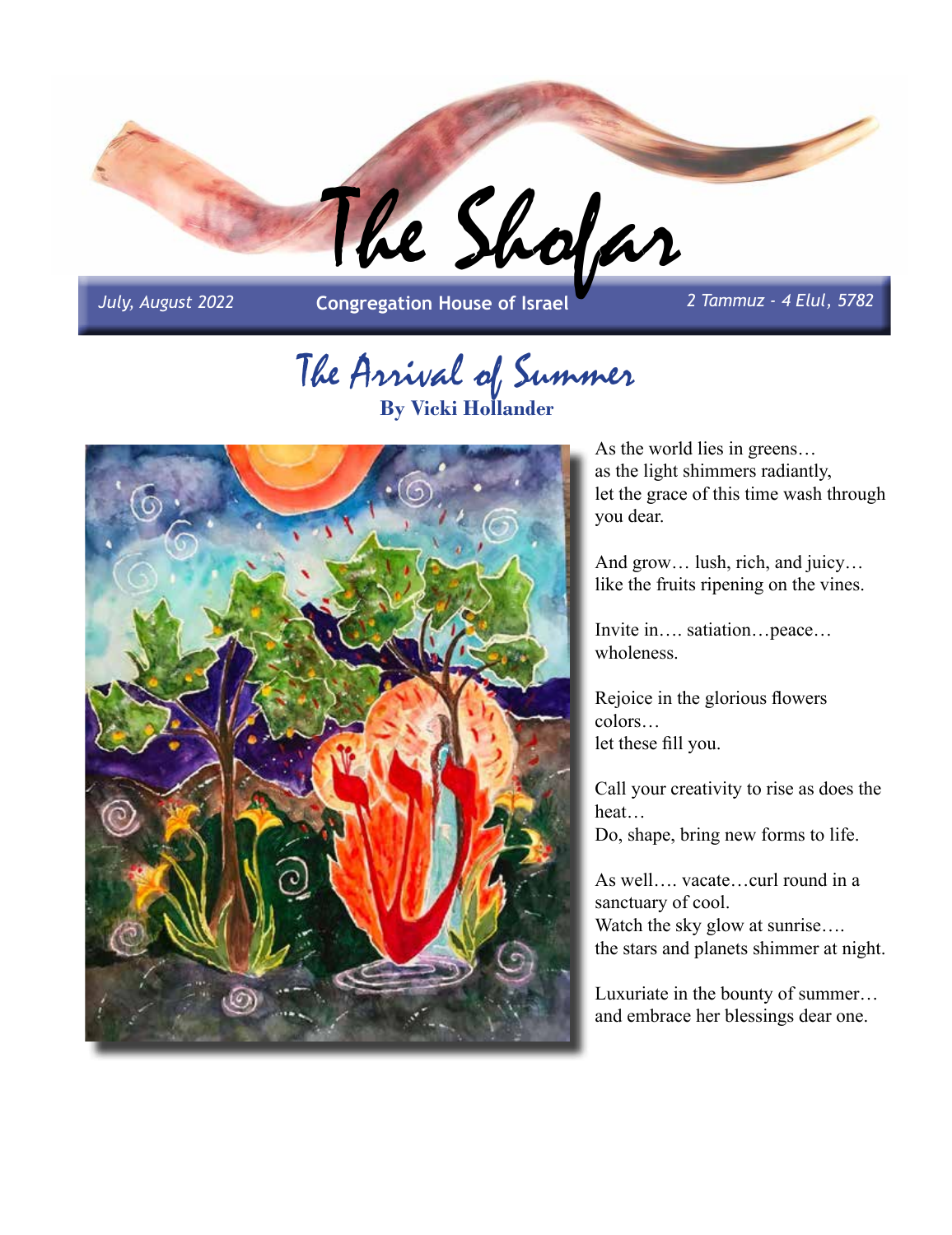### **Thank You**

**We would like to thank the following donors (as of April 20, 2022)**

#### **General Fund**

**Sheldon and Carol Kleinman** *In loving memory of Shelly's mother, Nancy Kleinman In loving memory of Carol's grandmother, Annie Marcus In honor of the graduation of Tillie Reagler In honor of the graduation of Louis Reagler*

#### **Steven and Clarissa Kirsch**

*In loving memory of Steven's grandmother, Faye Kirsch*

#### **The Shofar**

**Published monthly by: Congregation House of Israel PO Box 20802 300 Quapaw Hot Springs, AR 71903**

**(501) 623-5821 Website: http://hschi.org**

**Editor: Shelly Kleinman Webmaster: Shelly Kleinman**

**Editorial Assistance: Anita Williams**

**Email to: info@hschi.org**

**Submissions due the 15th of the prior month. Distributed free to members, prospective members, local clergy and other interested parties.**

## **The Mezuzah**

#### **By Sherrill Nicolosi**

Growing up, my siblings and I wore a mezuzah on a chain. Each one was a small, simple rectangle with a Star of David. In our home, my husband and I have hung mezuzot at each entry way. The mezuzah is a very special piece of Judaica.

A mezuzah is a piece of parchment (known as a kiaf) with Biblical inscriptions from the Book of Deuteronomy, the Torah, and the Shema. The parchment is placed in a small

case, and affixed to the right

side of the doorpost of the Jewish home. (Translated, mezuzah means doorpost.) Although in ancient times, the mezuzah was hung only on homes where people ate and slept, it has become customary to place the

mezuzah on the doorposts of buildings other than dwellings, such as synagogues.

> The mezuzah has become a popular form of jewelry, worn as necklaces, tie pins, cuff links, and on charm bracelets. For many Jews, it is another way of showing Jewish loyalty, a commitment to Jewish choices.

A special celebration or ceremony is often held when the mezuzah is hung. Called the *Hanukat Habayit*, blessings are said, and the home or building is "dedicated".

The beauty of the mezuzah is not confined to the look of the

object. It has long been a visual symbol of faith, a reminder that Judaism is more than a religious affiliation, it is a way of life.

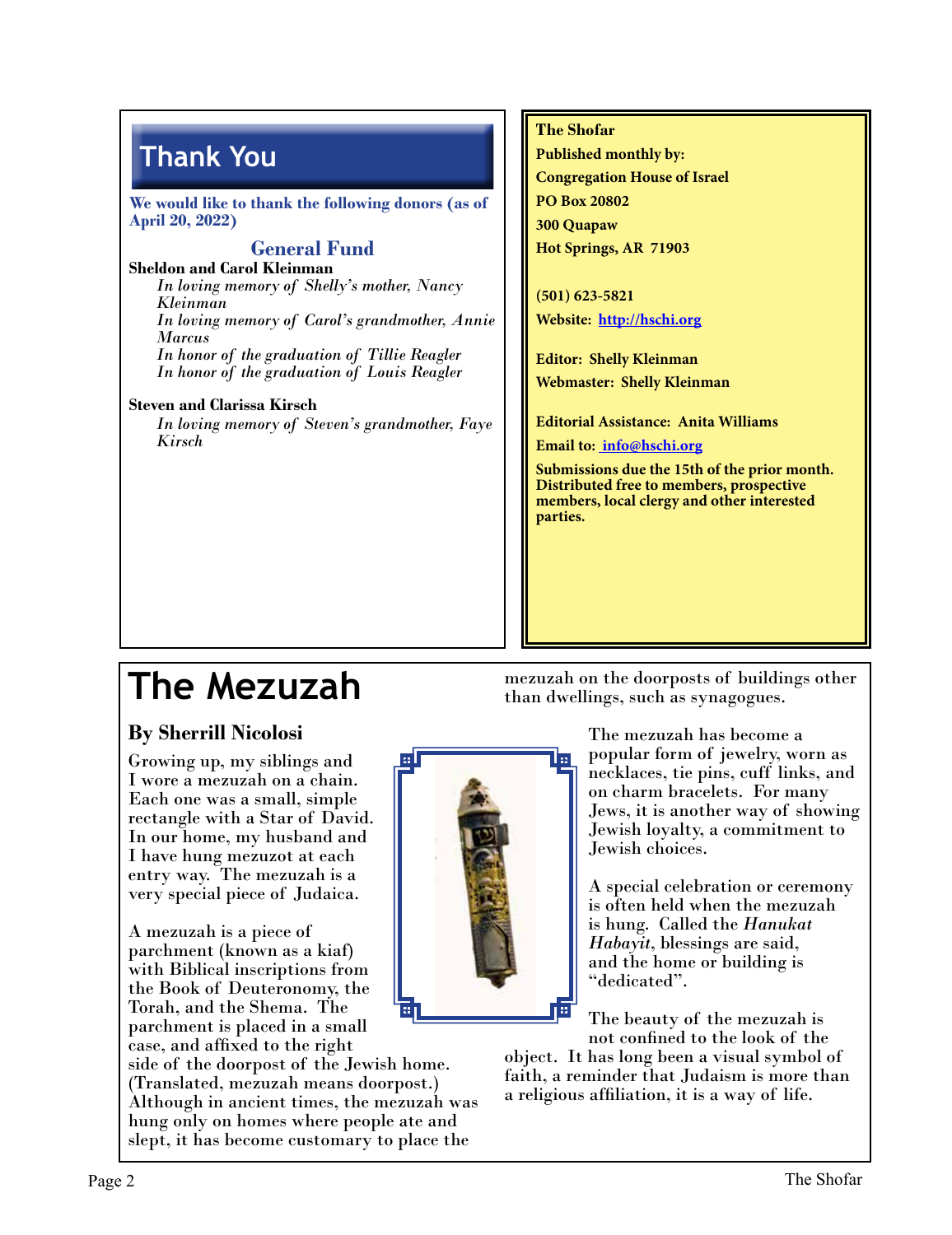### **Reb Shelly's Desk**



It would be going too far to call Ukraine holy ground for Jews, as only Israel can be designated that way. It would be over the line to call Ukraine sacred, but it wouldn't be way over the line. The fact of the matter is that

Ukraine, although not holy to us in the technical sense, is indeed a place that holds an important place in Jewish history.

Ukraine is the country where you will find the towns and villages that were packed with our ancestors. It was the heart of the so-called Pale of Settlement, a zone created by the Russian czar to corral the Jews into one geographical area. Many of those Jews fled to America and other free countries after the pogroms became unbearable, including my grandparents and many of your grandparents and greatgrandparents as well. Almost all who didn't were murdered in the Holocaust.

These places include Berdichev, Odessa, Kherson, Harkiv, and Kishinev. A lot of these were holy towns filled with deeply pious Jews. Odessa, in contrast, was a free-wheeling, more international city on the Black Sea, something like Florida for the Russian Empire.

You see, it doesn't matter where the Jews live, they always end up in Florida sooner or later!

Ukraine was a center of Jewish culture for a thousand years. So, while it may not be *kodesh* in the biblical sense of the word, it is certainly just as holy as Brooklyn, Vilna, and other places of vital importance on the Jewish timeline.

So whether you're looking for happy Jewish history or the tragic kind, you'll find it in Ukraine. That is why Jews should care what is going on there, in addition to the fact that many Jews live there today.

Now it just so happens to be the case that Russia did control Ukraine for centuries. That is why

*Continued on page 5*

### **Sisterhood**

The long hot days of summer have arrived and warm breezes float across the land. Summer is my favorite time of year, always reminding me of Gerswin's lyrics " Summertime, and the livin' is easy". Indeed summer is a treasured time and hopefully for the next two months we will bask (safely) in the summer sun,

In mid-August, Monday the 14th, we will hold our first Sisterhood meeting in Burgaur hall, thus turning to the upcoming shift of seasons. Ruth Sedler and Betty Kleinman will welcome us all with their "traditional" Taco luncheon and we will discuss and plan the upcoming Rosh Hashanah and Yom Kippur holidays. Thank you to all who have sent in their dues and we hope to see you for our first 2022/23 meeting! Until that date, I will share a blessing for summer, while adding friendship, ice cubes and an abundance of July tomatoes to these grateful words.

#### *A Blessing for Summer*

For the lengthening of days, stretching sunshine far past its winter bedtime.

For the bright blues and vibrant green and pops of color filling the warm world.

For the unrelenting humidity that reminds us to savor the sweetness of cooler breezes.

For all the sounds of summer - joyful shouts of children splashing, lingering laughter over meals shared on patios, the shuddering clap of thunderstorms demonstrating something more powerful than us.

For summer camps, vacations and time spent outside.

For good AC when we're stuck indoors....For sun.... For shade!

For all of these things and more, we thank You.

And may God bless us and keep the mosquitoes, ticks and chiggers..far, far away from us!

Amen

*Patti*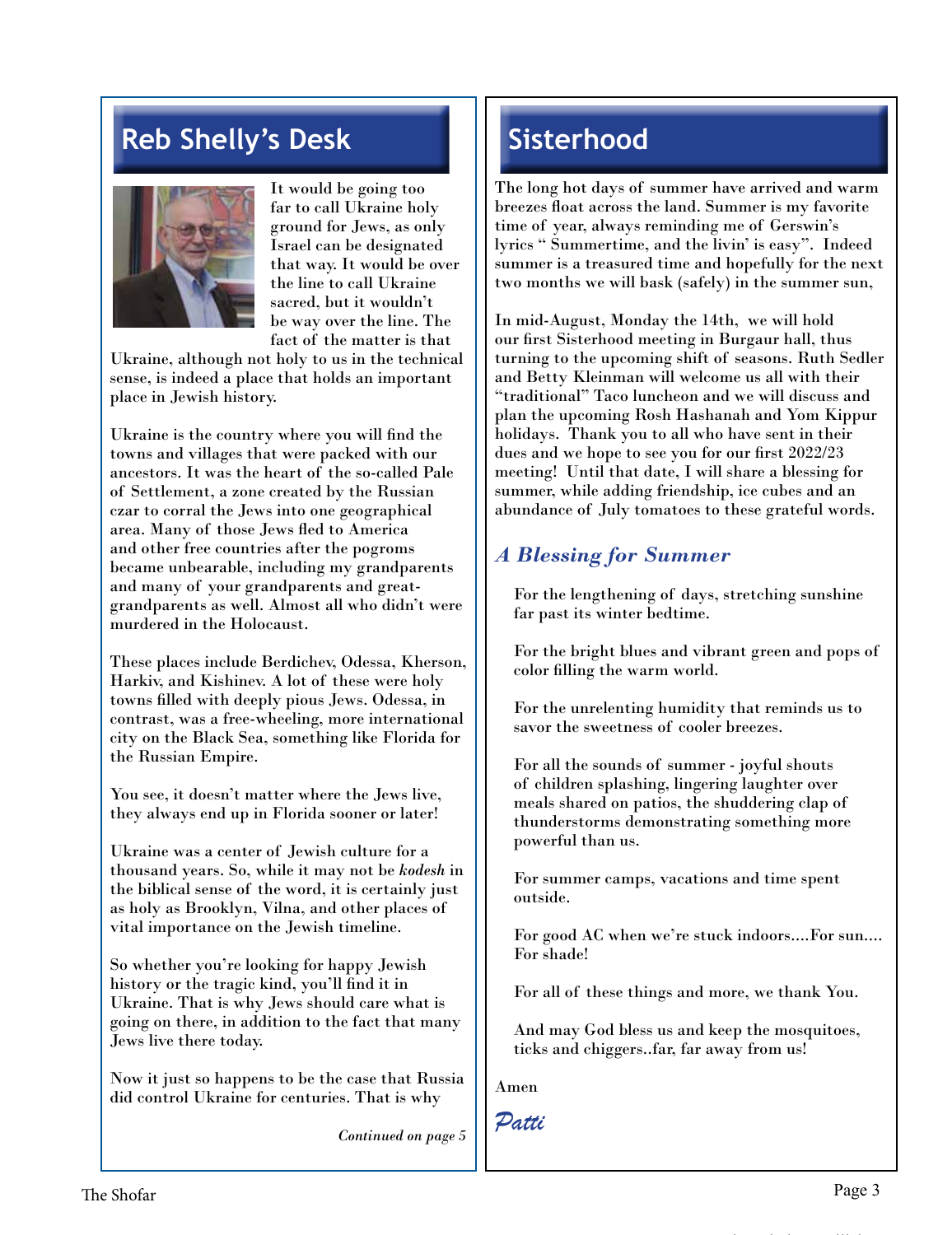### **ARZA - World Union**

# **Us and Them**

#### **By Josh Weinberg**

During my freshman year of college, I enrolled in a Hebrew literature course dedicated to the literary works of A. B. Yehoshua. After spending time with his landmark novels Mr. Mani and The Lover, essays on the "Normality" of the Jewish condition, and the short story "Facing the Forests," Yehoshua spent time with us on a visit and shared his political outlook conveyed through his characters. As a novelist, Yehoshua transgressed taboos and crossed the redlines of his time through fictional relationships and scenes that became part and parcel of the changing Israeli societal tapestry. One of the first Israeli writers that I got to know and appreciate, I loved the journeys on which he took me, and how Israeli I felt through a familiarity with the fruit of his pen that sat at the center of the modern Israeli canon.

A decade after that formative freshman seminar, A.B. Yehoshua sat on – a now-infamous – AJC panel and blathered on about American Jewish identity vs. Israeli Jewish identity. "Judaism for me [as an Israeli] is my skin, while for you [as a Diaspora Jew] it is a jacket that can be taken on and off." He blew up the panel causing a huge reverberation around the Jewish world with his Diaspora-negating radical Zionism left over from yesteryear. The Haaretz newspaper dedicated the entirety of its op-ed pages for three Fridays in a row inviting a smorgasbord of Jewish personalities to weigh in in response to this disturbing disruption. American Jews certainly did not like being told that they are "partial" Jews and that even Arab Israelis have a stronger Jewish identity than they do because they speak a Jewish language and live in Jewish time. He did not back down and adamantly insisted that Israel is the only place in the world in which one can live a Jewish life that is "total" – in which, there is no compartmentalization between the inner and the outer, between what is Jewish and what is not. It is the only place in the world in which Jews are totally responsible for the society they live in, for the environment that surrounds them, and for the government that rules them. It is the only place in the world where Jewish culture is not a subculture in a greater culture but is rather that greater culture itself.

Politeness was not A.B. Yehoshua's forte. This week we mourn the loss of this giant. As fate would have

it, on the day on which Yehoshua breathed his final breath, the leadership of the URJ sat in Israel's Knesset with a number of MKs and Israel's Minister of Diaspora Affairs, hosted by the Knesset's first Reform rabbi MK Gilad Kariv. Their message could not have been more different. We sat together and listened to Min. Nachman Shai, in a gruff Israeli style, lament the lack of Diaspora exposure in Israel's education system, and how Israelis have much to learn from the Diaspora experience. We heard in beautiful poetic language from MK Ruth Wasserman-Lande (Blue and White) that her Jewish identity was developed in South Africa and was the key formative experience influencing her Israeli identity. We announced the largest and most expansive partnership between the Israeli government and the Reform Movement with the goal of developing leadership and learning from each other's shared experiences.

#### Wait, what?

Israel should learn from the Diaspora experience!? Israelis acknowledging that there might be something useful and powerful from their cousins in the Diaspora!? Could it be that with the passing of A.B. Yehoshua, we also see the sunsetting of the disdain and scorn that Israelis have for Diaspora Jewry? As we mourn the loss of one of Israel's and the Jewish world's greatest story-tellers, we are also in a moment of political crisis in which the experiment of a broad sweeping coalition – with seemingly little in common beyond the fear of a Bibi/Haredi/ultra-Nationalist monster takeover – is teetering like a fragile Jenga tower that cannot survive pulling out one more piece.

But maybe Yehoshua had it wrong? Perhaps this tension-filled political gear-grinding moment is not about "Us" Diaspora Jews vs. "Them" Israeli Jews at all. No, this moment is about a different "Us" and "Them". Transportation Minister Merav Michaeli, head of Israel's Labor party, shared with us this week that "the Labor Party is absolutely committed to the Kotel accord and will not allow it to be turned into a political football. To achieve it, along with civil and non-Rabbinate marriage and equality in other spheres of life, we must invest in building our political power. If we want to advance a progressive government in Israel, if we want the Israel that we promised ourselves in the Declaration of Independence, then we have to make it happen. You are our indispensable partners in this."

*Continued on page 6*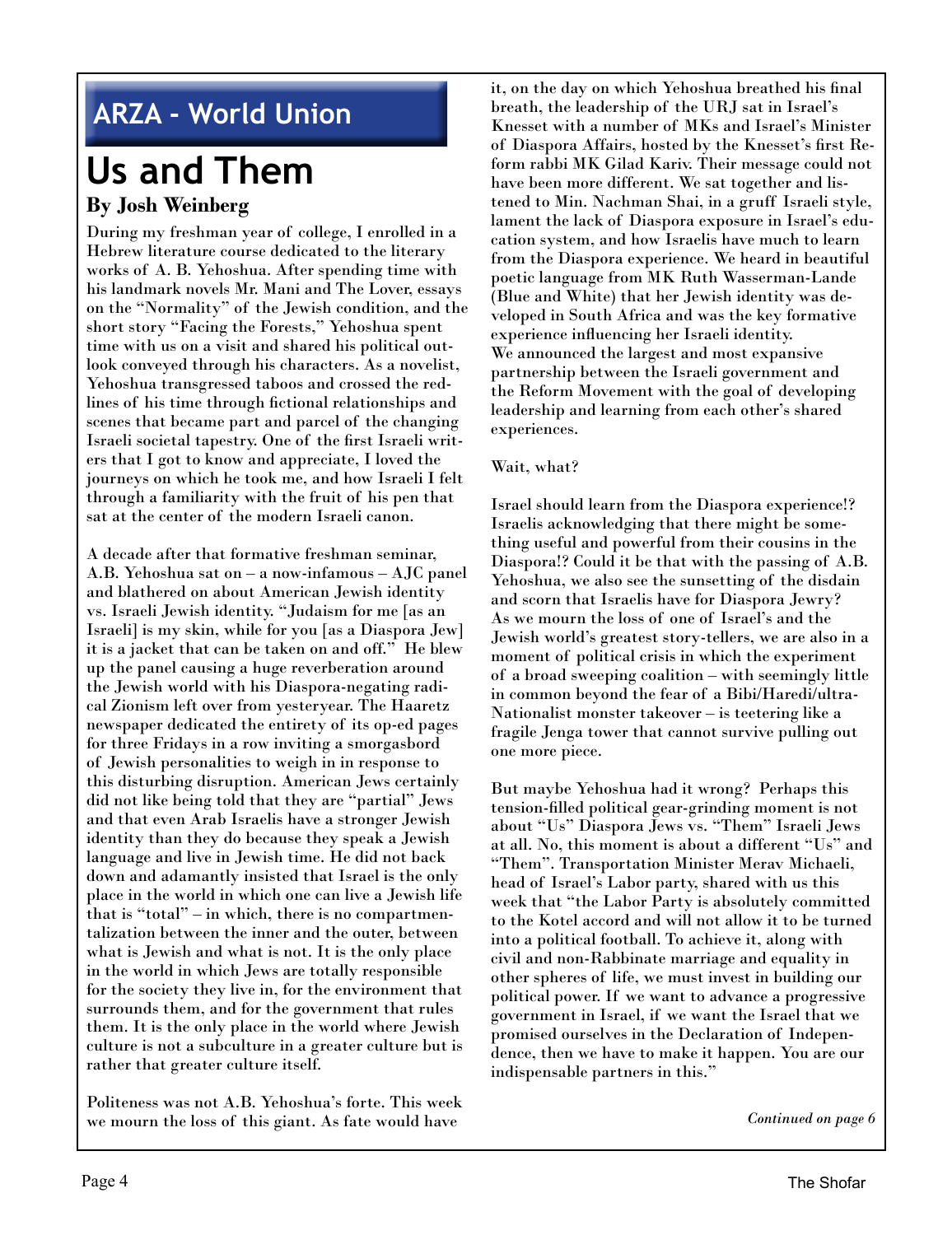### **Rabbi's Desk**

*Continued from page 3*

we used to call it "THE Ukraine," to describe it as a region of Russia rather than an independent country, just as we would "The Midwest" or "The South" or "The Catskills." The very name Ukraine means "On the border," the only question is which side of the border is it on?

The problem with Putin's argument is that he is talking about the past, not the current reality. Yes, Russia used to own Ukraine. And Turkey used to own Israel. The past is not necessarily a determinant of what should always be. Putin sounds like an abusive ex-husband who thinks that he should be able to dominate his ex-wife simply because they used to be married.

As for the ethnic Russian citizens of Ukraine in Donbas who want Putin to be their leader, there is a simple solution. Move across the border to Russia, nobody is stopping them.

"All the Russia's" is a term that includes not just Ukraine but Poland, the Baltic States, Georgia, Armenia, and even Finland! To assume that Putin just wants a bite of Eastern Ukraine is to be dangerously naive.

We can't go to war with Russia, it's simply too dangerous. But there is one thing we can do that is safe and, I think, effective. When a child misbehaves, you take away his toys and send him to his room.

There are a few hundred Russian oligarchs, and they own tons of property in America. They're ghost properties, fabulous apartments all over the country that are empty and exist only for investment. They have billions of dollars in our banks, both in hard currency and gold bars. Both can be confiscated and frozen until Putin gives up.

The elite Russia send their young adult children and their Ph.D. students to Harvard and Yale and Princeton and other top schools. Those students should be deported today. And they should be forced to fly in coach class back to Russia. When the oligarchs see that they are losing their toys and that their children can no longer live their best lives on our shores, Putin will be under pressure to relent.

I think that taking away their toys and sending them to their room can be more effective than firing cruise missiles, which Putin will use as a pretext for an even crueler war. It's time for the West to tell Putin "Nyet!" which means "No!" No, he can't rewind the world back to the Cold War. No, he can't just declare an independent country to be his property. And no, he can't start a war for the purpose of greed and power.

### **Congregation House of Israel Board of Directors**

Rabbi Sheldon "Shelly" Kleinman 501-282-0055 rebshelly@hschi.org

Ira Kleinman, President 501-520-1323 irakleinman@hotmail.com

Michael Richardson, Vice President 903-278-6453 maheegan@aol.com

Glenda Kirsch, Secretary 281-458-2655 ghkirsch@hotmail.com

Hal Koppel, Treasurer 501-525-3238 hjkkrew@yahoo.com

Patti Fleischner, Sisterhood 501-321-2441 fleischnerp@gmail.com

Yossi Baron 501-655-1280 kimyossibaron@yahoo.com

Sherrill Nicolosi 501-984-1517 sherrill@thevillagelawyer.com

Dennis Williams, 870-230-3529 **jwmensch1@gmail.com**

David D. Reagler, Past President 870-208-4495 daviddavisreagler@gmail.com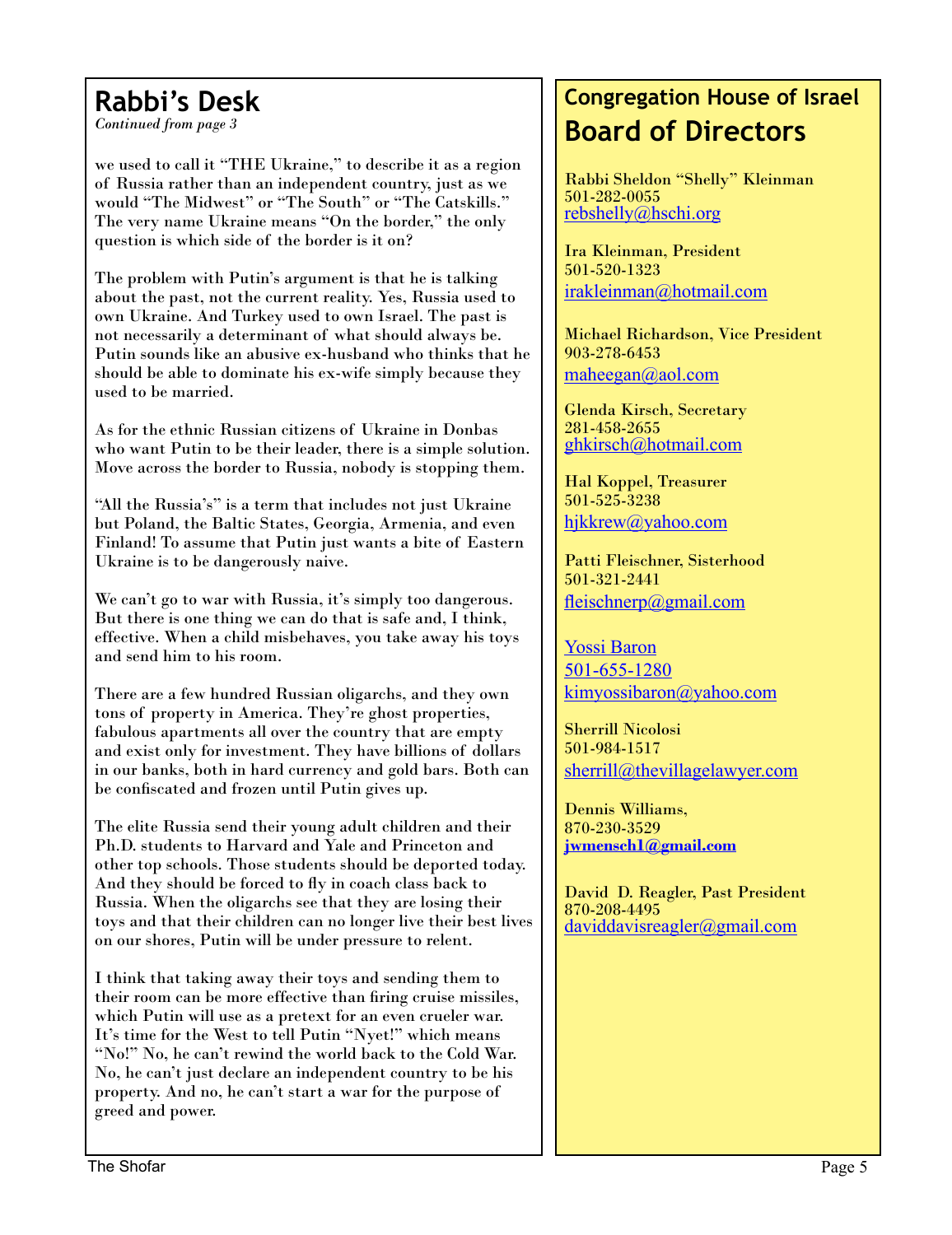### **Refuah Shelemah**

*The following people are in our thoughts and prayers for healing. Pray that they have a full and complete recovery.:*

- *•* Ken Baim
- Sam Banks
- Kathy Bracke
- Mitch Boley
- Camy Crank
- Hy Fishman
- Oded Grenman
- Stephanie Kleinman
- Mindy Lingo
- Pat McCarthy
- Mike Richardson
- Steve Story
- **Misty Stricklin**
- Steven West
- Anita Williams

#### **Birthdays & Anniversaries**

#### **July, August Anniversaries**

| Yossi and Kim Baron | Aug 16 |
|---------------------|--------|
| lv Birthdavs        |        |

#### **July Birthdays**

| Lou Siegel | July 3  |
|------------|---------|
| Les Surfas | July 12 |
| Sue Koppel | July 13 |

#### **August Birthdays**

| Neal Gladner          | Aug 8  |
|-----------------------|--------|
| Melissa Lax           | Aug 8  |
| Millie Baron          | Aug 12 |
| Anthony Nicolosi      | Aug 21 |
| Fran Rephan           | Aug 21 |
| Diana Surfas          | Aug 24 |
| Cynthia Rephan        | Aug 28 |
| Hal Koppel            | Aug 30 |
| Fred Korngut          | Aug 30 |
| Sheldon (Shep) Taxer  | Aug 30 |
| Hannah Reagler        | Aug 31 |
| Miriam (Mimi) Reagler | Aug 31 |
| Ruth Sedler           | Aug 31 |
|                       |        |

### **ARZA - World Union**

*Continued from page 4*

Rabbi Shaul Judelman of Roots/Shorashim/Judur, eloquently explained to us, that conflicts are not about "Israelis" and "Palestinians" but rather about shattering the assumptions of "Us" versus "Them". Today's moment is about a different "Us" vs. a different "them".

Geographical lines are increasingly irrelevant as the breakdown of this fragile puzzle will depend on whether the Jewish world embraces or rejects a myopic and uncompromising brand of jingoistic and harsh nationalism, that seeks to fan the flames of intolerance and suppression of the Other, or a vision of a world in which we recognize the simple and fundamental principle that every human being is entitled to the same rights, access, and dignity.

This. Is. Not. New.

Whether we call it "life, liberty, and the pursuit of happiness," or "Liberté, égalité, fraternité," doesn't matter. The political hawks like PM Naftali Bennett, Ministers Gideon Saar, Yoaz Hendel, Zeev Elkin, and even Avigdor Lieberman – who left the Right-wing bloc to join the current coalition understand that pragmatism is preferable to oppression and racism.

And the hero of the day turns out to be a devout Muslim politician named Mansour Abbas who preaches a Torah of fairness, justice, and equality for society at large, that will lead to fairness, justice, and equality for each of our communities.

Spending this week in the different States known as Israel, Palestine, the West Bank, Judea and Samaria, Jerusalem, and Tel Aviv, I come away with a sense that those of "Us" in the world who believe in the need to protect human dignity and liberty, and that a Jewish State should do the utmost to preserve life, body, and dignity, as stated in Israel's 1992 Basic Law of Human Dignity and Liberty, are in an existential battle with "them" who believe that self-preservation can come at the expense of other human beings.

Seeing the issues up close this week reminds us that if we don't forge strong partnerships and work to build our power base, the report of the Biblical 10 scouts will come to fruition and this will be a land that devours its inhabitants. So let us be like Caleb and Joshua and imagine that by working together we can make the land of Israel a Land that flows with milk and honey for all its inhabitants.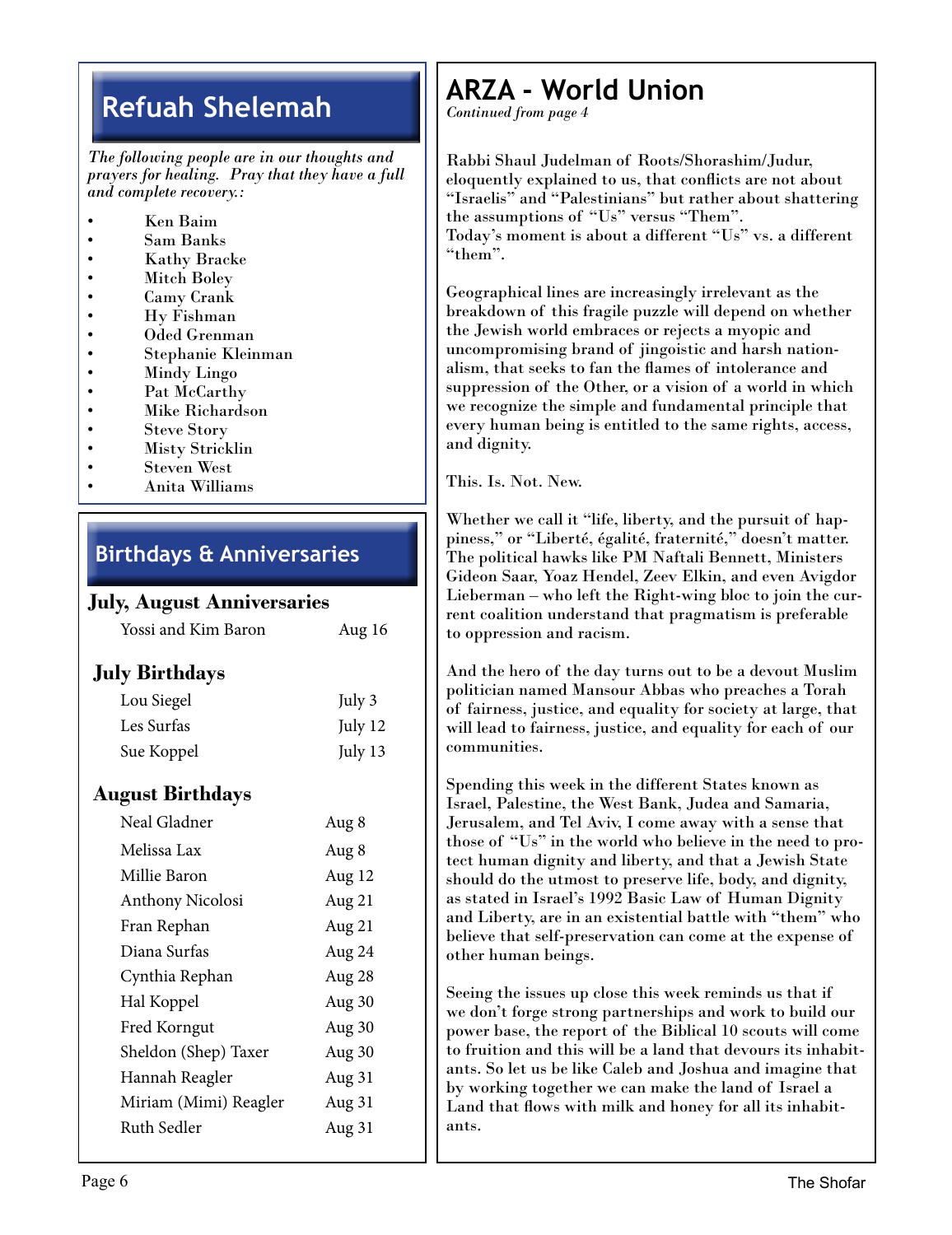### **July-August Yahrzeits**

#### **Kaddish Recited July 1**

**Vicki Seligman** *Mother of Diana Surfas*

**Morris Nathan Bauman** *Father of Cynthia Rephan*

**Louis Brown** *Father of Betty Forshberg*

**Roxanne Smalley Capotosto** *Sister of Kim Baron*

**John Hearn** *Husband of Phyllis Hearn*

**Sely Simon Seligman** *Father of Diana Surfas*

#### **Kaddish Recited July 8**

**Dorine Calcote Williams** *Mother of Dennis Williams*

**Ruth Holtzman** *Mother-in-law of Fred Korngut*

#### **Kaddish Recited July 15**

**Annette Baim** *Wife of Kenneth Baim*

#### **Kaddish Recited July 24**

**Bernice Lockwood Goltz** *Mother of Susan Siegel Mother of Diane Goltz*

**Eugene Kirsch** *Father of Steven Kirsch Uncle of Stuart Fleischner Uncle of Mark Fleischner*

#### **Kaddish Recited July 29**

**Flora Meyer Lockwood** *Grandmother of Susan Siegel Grandmother of Diane Goltz*

**Marcia Prushansky** *Mother of Carol Kleinman* **Sandra Boley** *Sister of Sherrill Nicolosi*

**Jerry Tanenbaum** *Father of Jay Tanenbaum Father of Al Tanenbaum*

#### **Kaddish Recited August 5**

**Nelly Kass** *Mother-in-law of Lynda Kass*

**Israel Barenblat** *Father of Betty Kleinman Grandfather of Ira Kleinman*

**Rachel Barenblat** *Mother of Betty Kleinman Grandmother of Ira Kleinman*

#### **Kaddish Recited August 12**

**Jonathan Byrd Morgan** *Husband of Barbara Morgan*

**Philip Taxer** *Father of Sheldon (Shep) Taxer*

**Lee Staffin** *Mother of Myrna Taxer*

#### **Kaddish Recited August 19**

**Herman Glen Hobbs** *Father of Glenda Kirsch*

**Paula Hirsch** *Sister of David Kirsch*

**Selma Schneider** *Grandmother of Elaine Wolken*

#### **Kaddish Recited August 27**

**Albert Louis Ruskin** *Father of Phyllis Hearn*

**Herbert Erwin Harris** *Father of Barbara Morgan*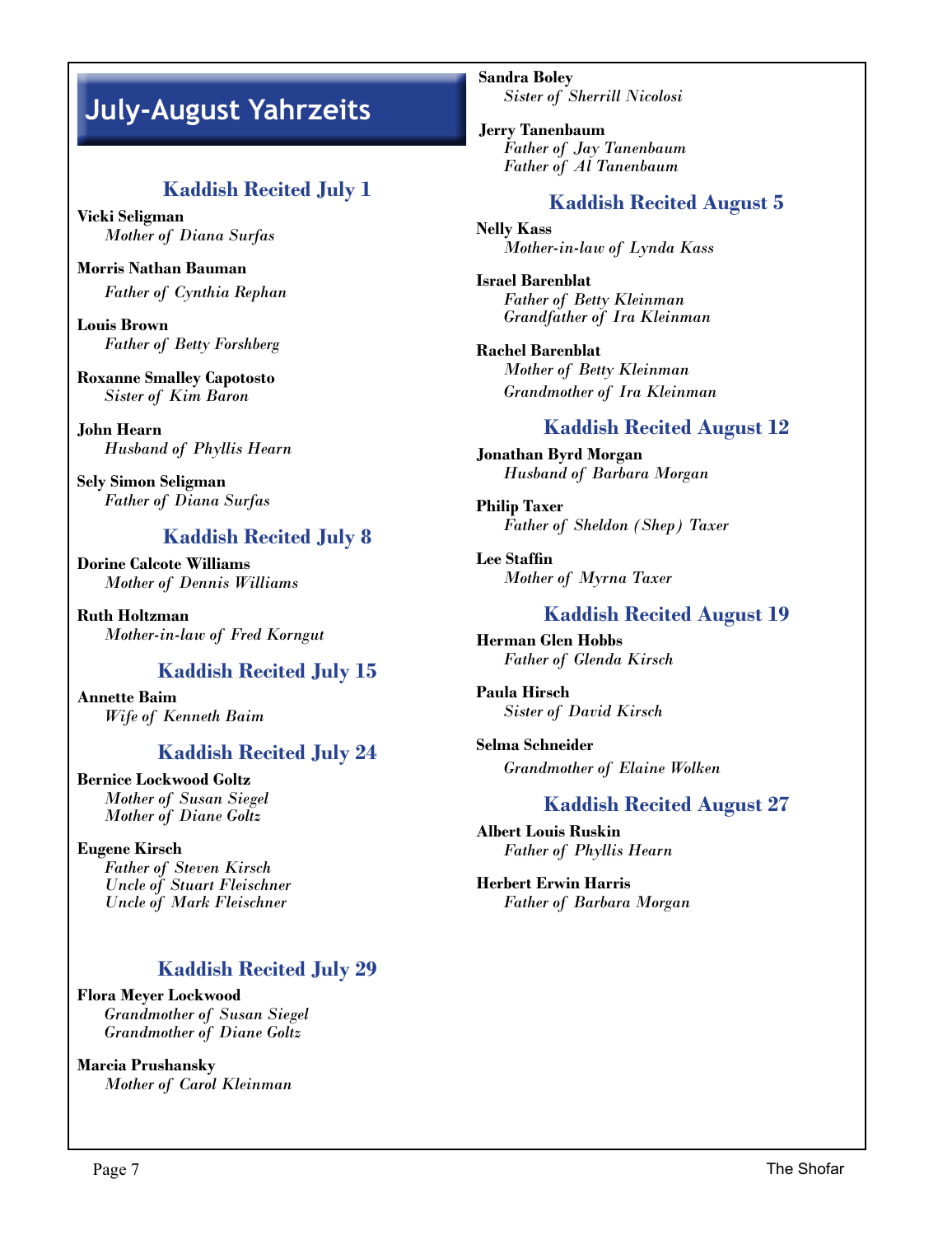### **July Parshiot**

#### **Korach**

*July 2, 2022*

Korach incites a mutiny challenging Moses' leadership and the granting of the *kehunah*  (priesthood) to Aaron. He is accompanied by Moses' inveterate foes, Dathan and Abiram.

Joining them are 250 distinguished members of the community, who offer the sacrosanct *ketoret* (incense) to prove their worthiness for the priesthood.

The earth opens up and swallows the mutineers, and a fire consumes the *ketoret* offerers. A subsequent plague is stopped by Aaron's offering of *ketoret*.

Aaron's staff miraculously blossoms and brings forth almonds, to prove that his designation as high priest is divinely ordained

#### **Chukat**

*July 9, 2022*

After forty years of journeying through the desert, the people of Israel arrive in the wilderness of Zin. Miriam dies, and the people thirst for water. G-d tells Moses to speak to a rock and command it to give water. Moses gets angry at the rebellious Israelites and strikes the stone. Water issues forth, but Moses is told by G-d that neither he nor Aaron will enter the Promised Land. Aaron dies at Hor Hahar and is succeeded in the high priesthood by his son Elazar. Venomous snakes attack the Israelite camp after yet another eruption of discontent in which the people "speak against G-d and Moses";

#### **Balak**

*July 16, 2022* Balak, the king of Moab, summons the prophet Balaam to curse the people of Israel. On the way, Balaam is berated by his ass, who sees, before Balaam does, the angel that G-d sends to block their way. Three times, from three different vantage points, Balaam attempts to pronounce his curses; each time, blessings issue forth instead. Balaam also prophesies on the end of the days and the coming of Moshiach.The people fall prey to the charms of the daughters of Moab, and are enticed to worship the idol Peor. When a high-ranking Israelite official publicly takes a Midianite princess into the tent of the Tabernacle, Pinchas kills them both, stopping the plague raging among the people.

#### **Pinchas**

*July 23, 2022*

Aaron's grandson, Pinchas, is rewarded for his act of zealotry in killing the Simeonite prince Zimri and the Midianite princess who was his paramour: G d grants him a covenant of peace and the priesthood.The five daughters of Zelophehad petition Moses that they be granted the portion of the land belonging to their father, who died without sons; G d accepts their claim and incorporates it into the Torah's laws of inheritance.Moses empowers Joshua to succeed him and lead the people

#### **Matot - Masei**

*July 30, 2022*

Moses conveys the laws governing the annulment of vows to the heads of the tribes of Israel.

War is waged against Midian for their role in plotting the moral destruction of Israel, and the Torah gives a detailed account of the war spoils and how they were allocated amongst the people, the warriors, the Levites and the high priest.

The tribes of Reuben and Gad (later joined by half of the tribe of Menasseh) ask for the lands east of the Jordan as their portion in the Promised Land, these being prime pastureland for their cattle. Moses is initially angered by the request, but subsequently agrees on the condition that they first join, and lead, in Israel's conquest of the lands west of the Jordan.